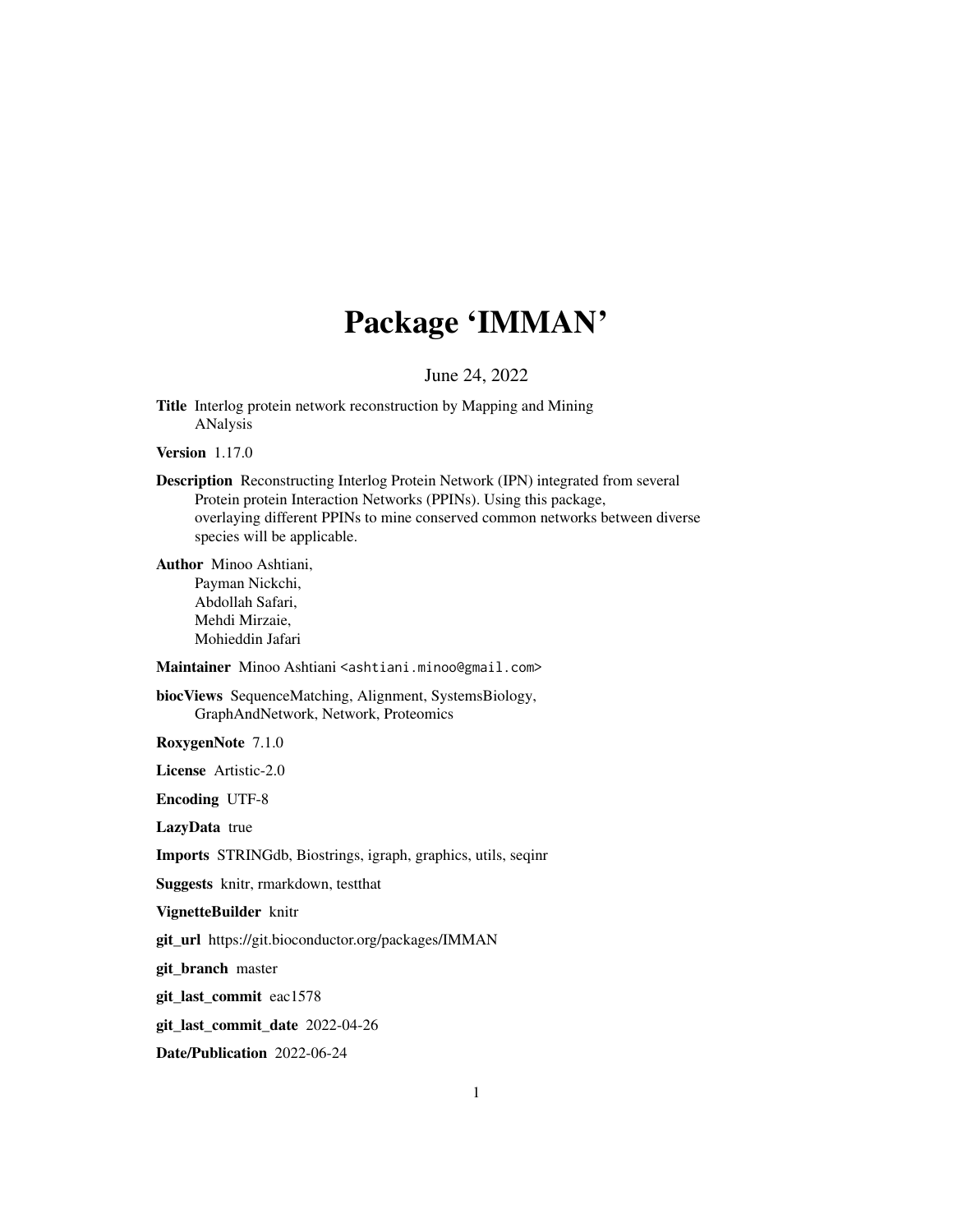## <span id="page-1-0"></span>R topics documented:

|--|

Celegance *Celegance*

#### Description

A sample collection of 49 UNIPROT\_AC of Celegance species.

#### Usage

data("Celegance")

#### Format

a character vector

#### References

http://www.uniprot.org/

#### Examples

```
data("Celegance")
print(Celegance)
```
FruitFly *Fruit Fly*

#### Description

A sample collection of 56 UNIPROT\_AC of Fruit Fly species.

#### Usage

data("FruitFly")

#### Format

a character vector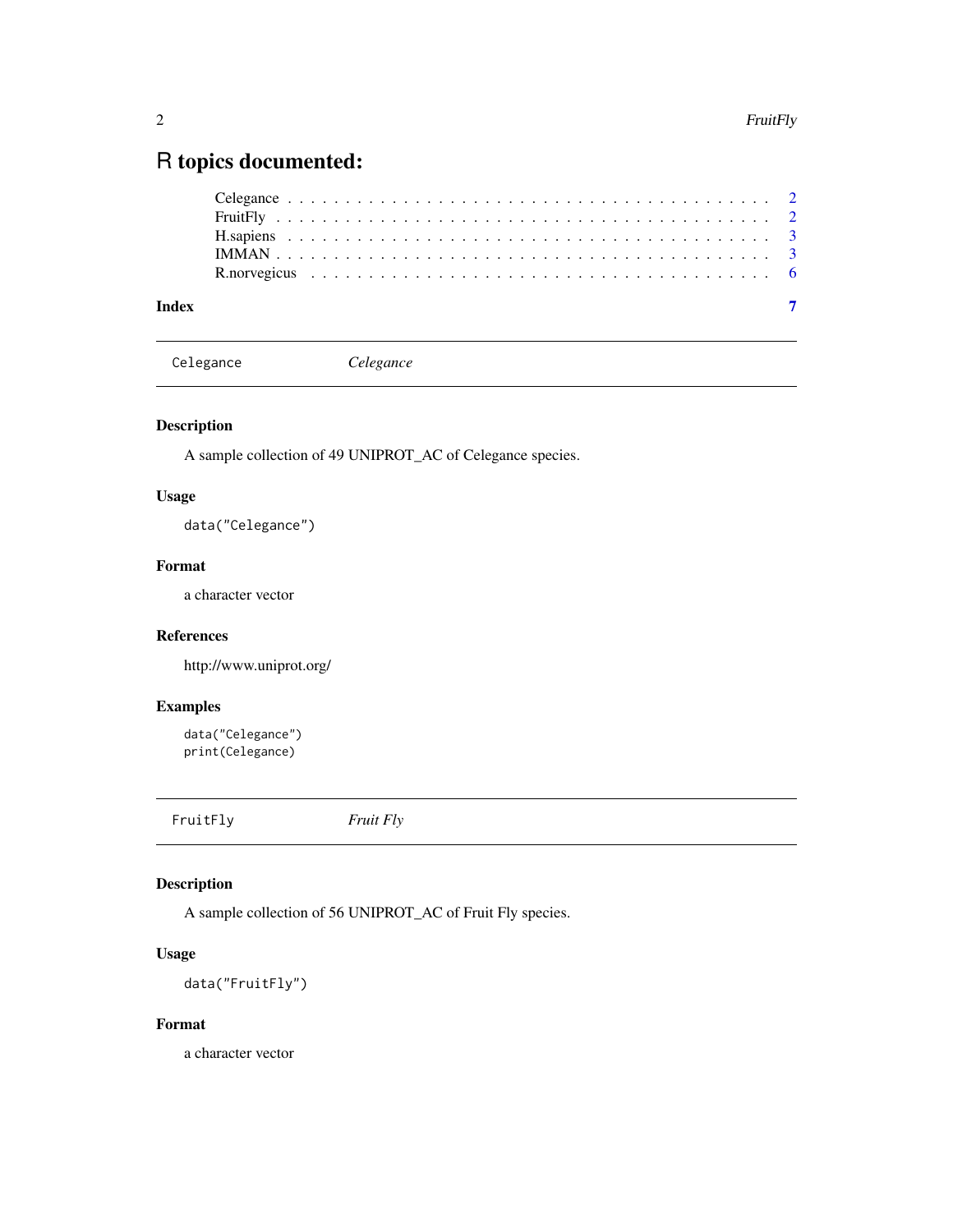#### <span id="page-2-0"></span>H.sapiens 3

#### References

http://www.uniprot.org/

#### Examples

data("FruitFly") print(FruitFly)

H.sapiens *Homo sapiens (Human)*

#### Description

A sample collection of 76 UNIPROT\_AC of Homo sapiens species.

#### Usage

data("H.sapiens")

#### Format

a character vector

#### References

http://www.uniprot.org/

#### Examples

data("H.sapiens") print(H.sapiens)

IMMAN *Interlog protein network reconstruction by Mapping and Mining ANalysis*

#### Description

A function for reconstructing Interlog Protein Network (IPN) integrated from Protein-protein Interaction Networks (PPIN) from different species. Users can overlay different PPINs to mine conserved common network between diverse species. It helps to retrieve IPN with different degrees of conservation to have better protein function prediction and PPIN analysis.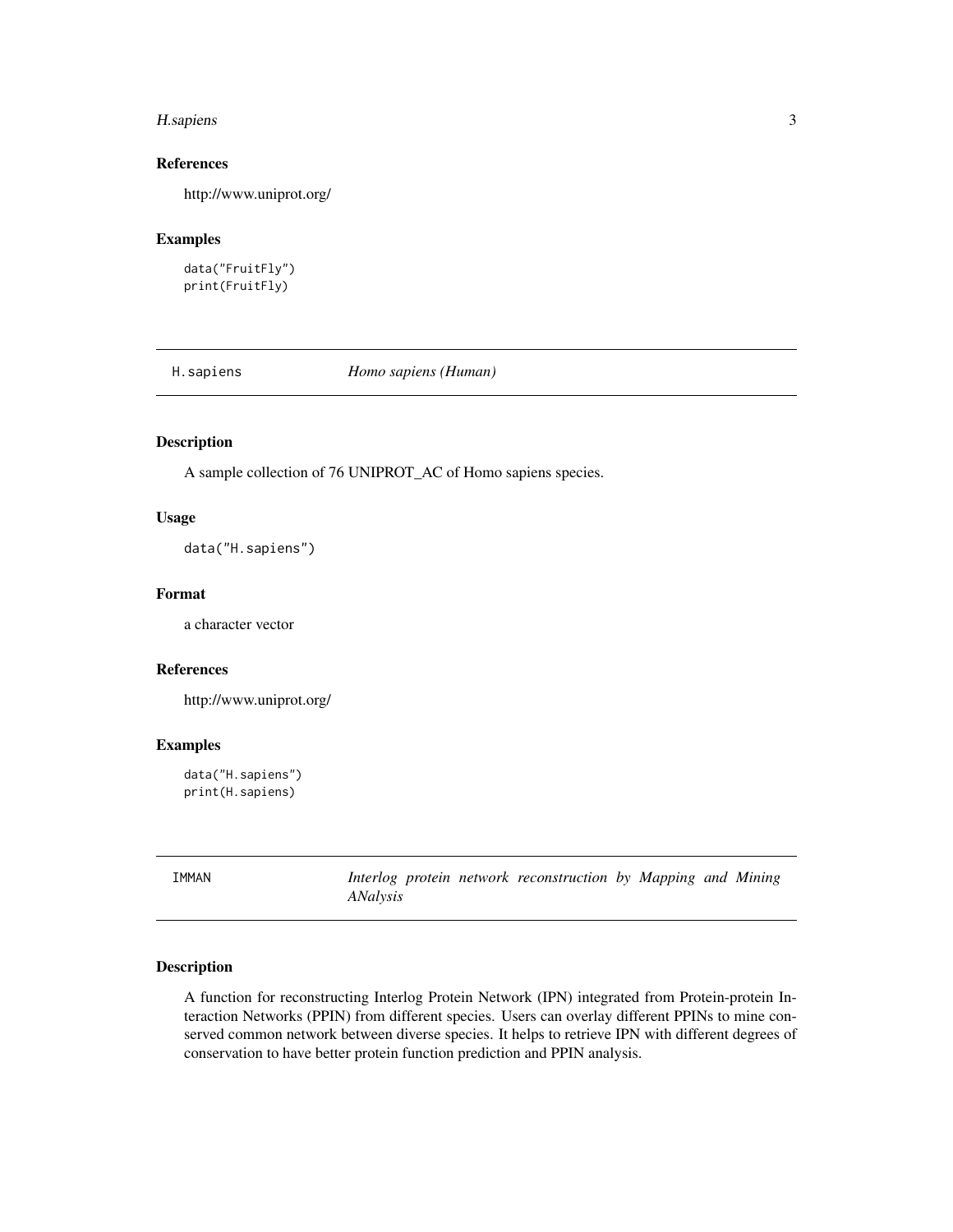4 and the contract of the contract of the contract of the contract of the contract of the contract of the contract of the contract of the contract of the contract of the contract of the contract of the contract of the cont

### Usage

```
IMMAN(
 ProteinLists,
 fileNames = NULL,
  Species_IDs,
  identityU,
  substitutionMatrix,
  gapOpening,
  gapExtension,
 BestHit,
 coverage,
 NetworkShrinkage,
 score_threshold,
 STRINGversion,
 InputDirectory = getwd()
\mathcal{L}
```
# Arguments

| ProteinLists       | a list in which each element contains protein names of a species as a character<br>vector. If it was NULL then the protein lists file name should be addressed in<br>fileNames parameter.                                                                                                                                                                                           |  |
|--------------------|-------------------------------------------------------------------------------------------------------------------------------------------------------------------------------------------------------------------------------------------------------------------------------------------------------------------------------------------------------------------------------------|--|
| fileNames          | a character vector, containing names of text files containing protein list for each<br>species. The protein list of each species must be in a column without header and<br>rownames in seperate ".txt" files. The ProteinLists argument should be include<br>at least two text file names addressing the protein list of each species which are<br>in UniProt accession IDs format. |  |
| Species_IDs        | a numeric vector; taxonomy ID for each organism which are provided in file-<br><b>Names</b>                                                                                                                                                                                                                                                                                         |  |
| identityU          | numeric; value for selecting proteins whose alignment score is greater or equal<br>than identity U                                                                                                                                                                                                                                                                                  |  |
| substitutionMatrix |                                                                                                                                                                                                                                                                                                                                                                                     |  |
|                    | a scoring substitution matrix to be used for alignment setting.                                                                                                                                                                                                                                                                                                                     |  |
| gapOpening         | numeric; indicating the cost for opening a gap in the alignment                                                                                                                                                                                                                                                                                                                     |  |
| gapExtension       | The incremental cost incurred along the length of the gap in the alignment                                                                                                                                                                                                                                                                                                          |  |
| BestHit            | logical; if TRUE describes a pair protein sequence among two different species<br>which is the reciprocal best hit in sequence similarity analysis, whilst, if it is<br>FALSE, indicates a nonreciprocal best hit                                                                                                                                                                   |  |
| coverage           | Number of connected proteins pairs in each Ortholog Protein Set (OPS) pair<br>(termed as "coverage") to reconstruct an edge of OPS pair in the IPN (Interlog<br>Protein Network)                                                                                                                                                                                                    |  |
| NetworkShrinkage   |                                                                                                                                                                                                                                                                                                                                                                                     |  |
|                    | logical; if TRUE OPSs that are similar to each other would be merged.                                                                                                                                                                                                                                                                                                               |  |
| score_threshold    |                                                                                                                                                                                                                                                                                                                                                                                     |  |
|                    | numeric; STRINGdb score for protein protein interaction (PPI) selection in<br><b>STRING</b> database                                                                                                                                                                                                                                                                                |  |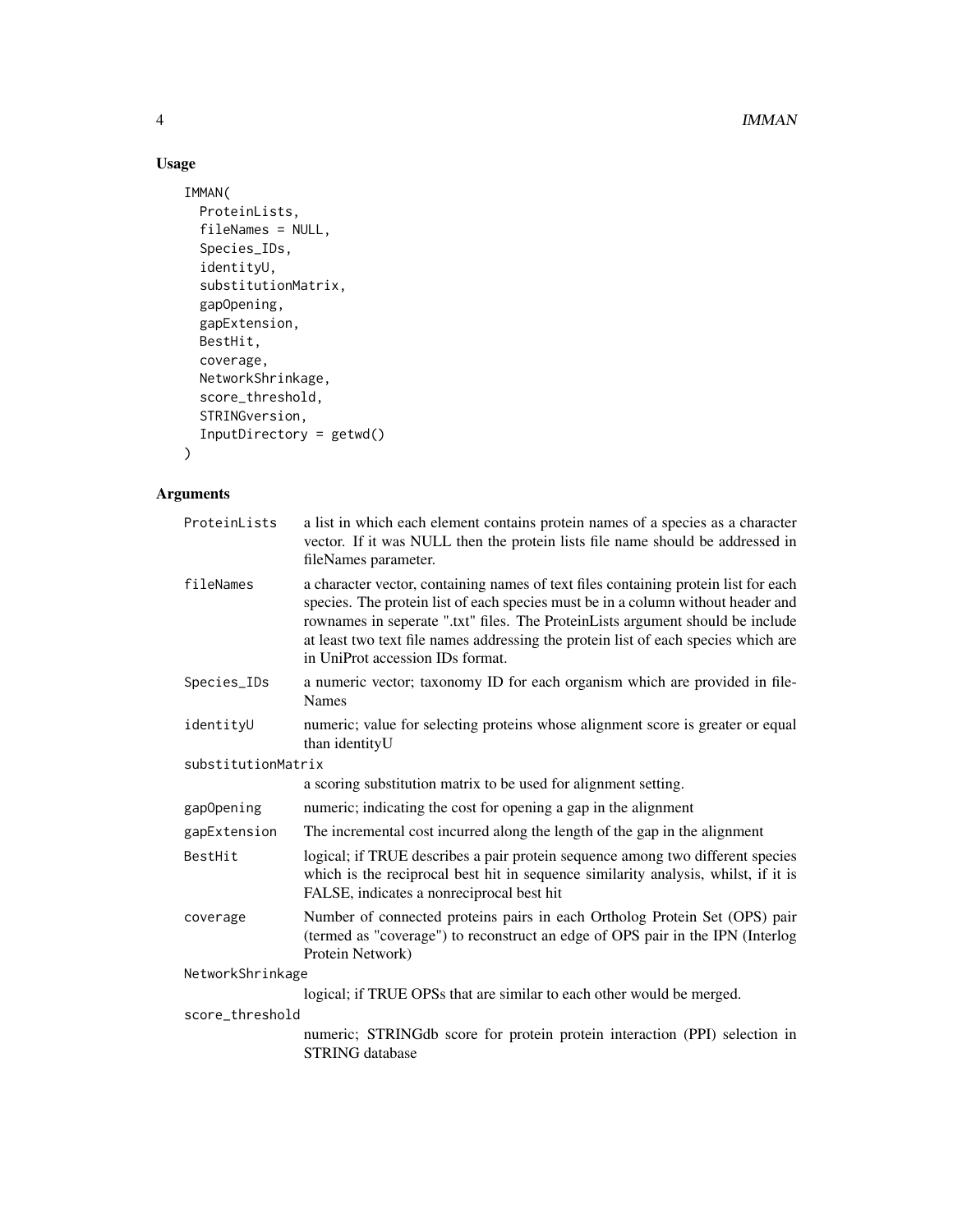#### <span id="page-4-0"></span> $IMMAN$  5

| STRINGversion | character; indicating which version of STRING database should program search<br>in for the score of PPIs.                                |
|---------------|------------------------------------------------------------------------------------------------------------------------------------------|
|               | InputDirectory By default is getwd(). You can set this parameter to indicate where the down-<br>loaded file from STRING should be saved. |

#### Value

a list contaning four elements:

IPNEdges : data.frame; Edges of resulted interlog protein network.

IPNNodes : data.frame; Nodes of resulted interlog protein network. Each node represents an OPS which is a set of ortholog proteins.

Network : list; Retrived PPINs of each input species.

maps : list; It includes data.frames indicating STRING\_id data base matched to their corresponding UNIPROT\_AC. The number of data.frames is according to the the number of species.

IPN : an igraph object representing the interlog protein network.

#### Author(s)

Minoo Ashtiani, Payman Nickchi, Abdollah Safari, Mehdi Mirzaie, Mohieddin Jafari

#### See Also

#### [pairwiseAlignment](#page-0-0)

#### Examples

```
data(FruitFly)
data(Celegance)
subFruitFly <- as.character(FruitFly$V1)[1:10]
subCelegance <- as.character(Celegance$V1)[1:10]
ProteinLists = list(subFruitFly, subCelegance)
List1_Species_ID = 7227 # taxonomy ID FruitFly
List2_Species_ID = 6239 # taxonomy ID Celegance
Species_IDs = c(List1_Species_ID, List2_Species_ID)
identityU = 30
substitutionMatrix = "BLOSUM62"
gapOpening = -8gapExtension = -8NetworkShrinkage = FALSE
coverage = 1
BestHit = TRUE
score_threshold = 400
STRINGversion="11"
```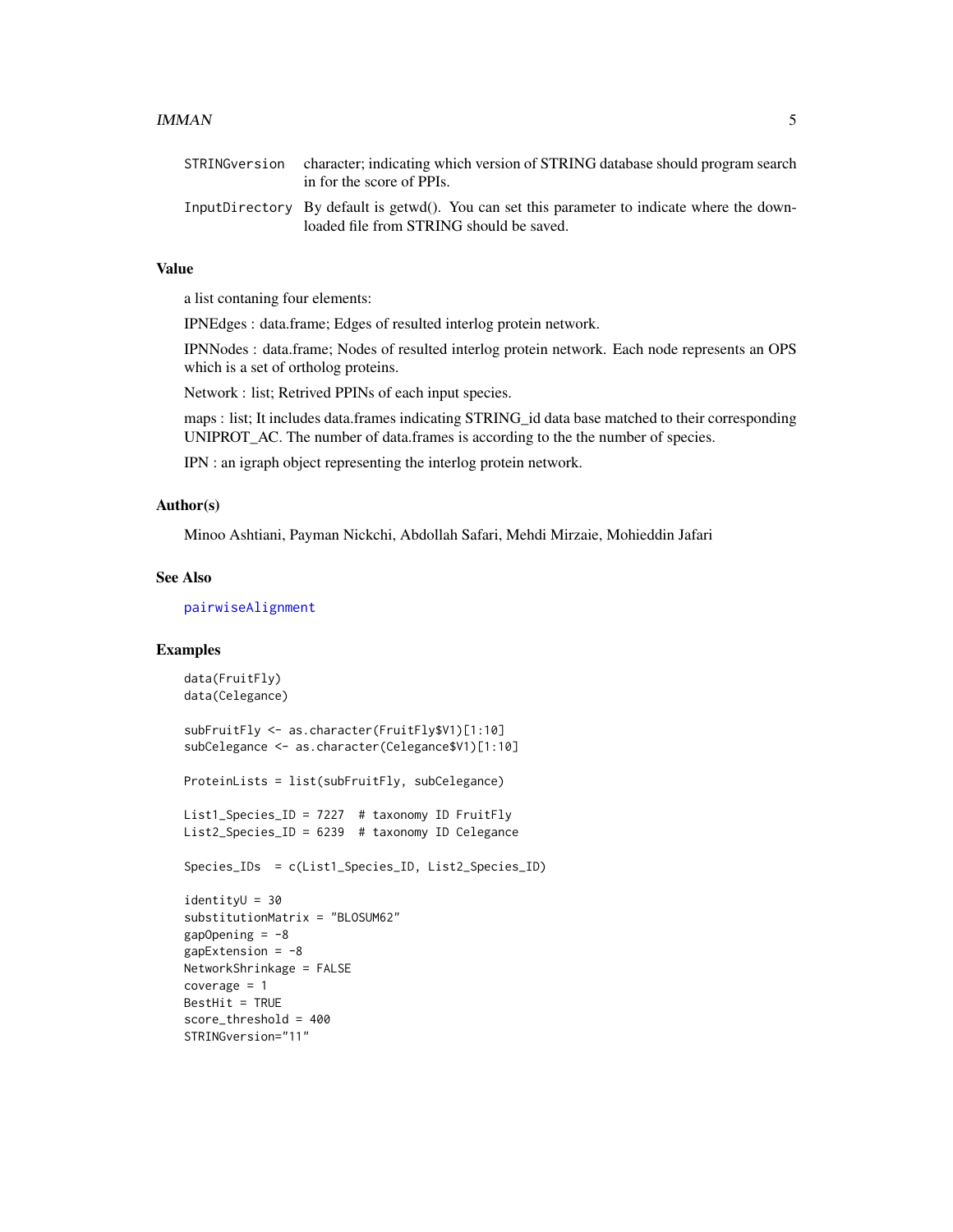```
# Run the IMMAN function for the parameters
output = IMMAN(ProteinLists, fileNames=NULL, Species_IDs,
              identityU, substitutionMatrix,
              gapOpening, gapExtension, BestHit,
              coverage, NetworkShrinkage,
              score_threshold, STRINGversion,
              InputDirectory = getwd())
output$IPNEdges
output$IPNNodes
```
output\$Networks output\$Networks[[1]] output\$maps output\$maps[[2]]

R.norvegicus *Rattus norvegicus (Rat)*

#### Description

A sample collection of 70 UNIPROT\_AC of Rattus norvegicus species.

#### Usage

data("R.norvegicus")

#### Format

a character vector

#### References

http://www.uniprot.org/

#### Examples

```
data("R.norvegicus")
print(R.norvegicus)
```
<span id="page-5-0"></span>